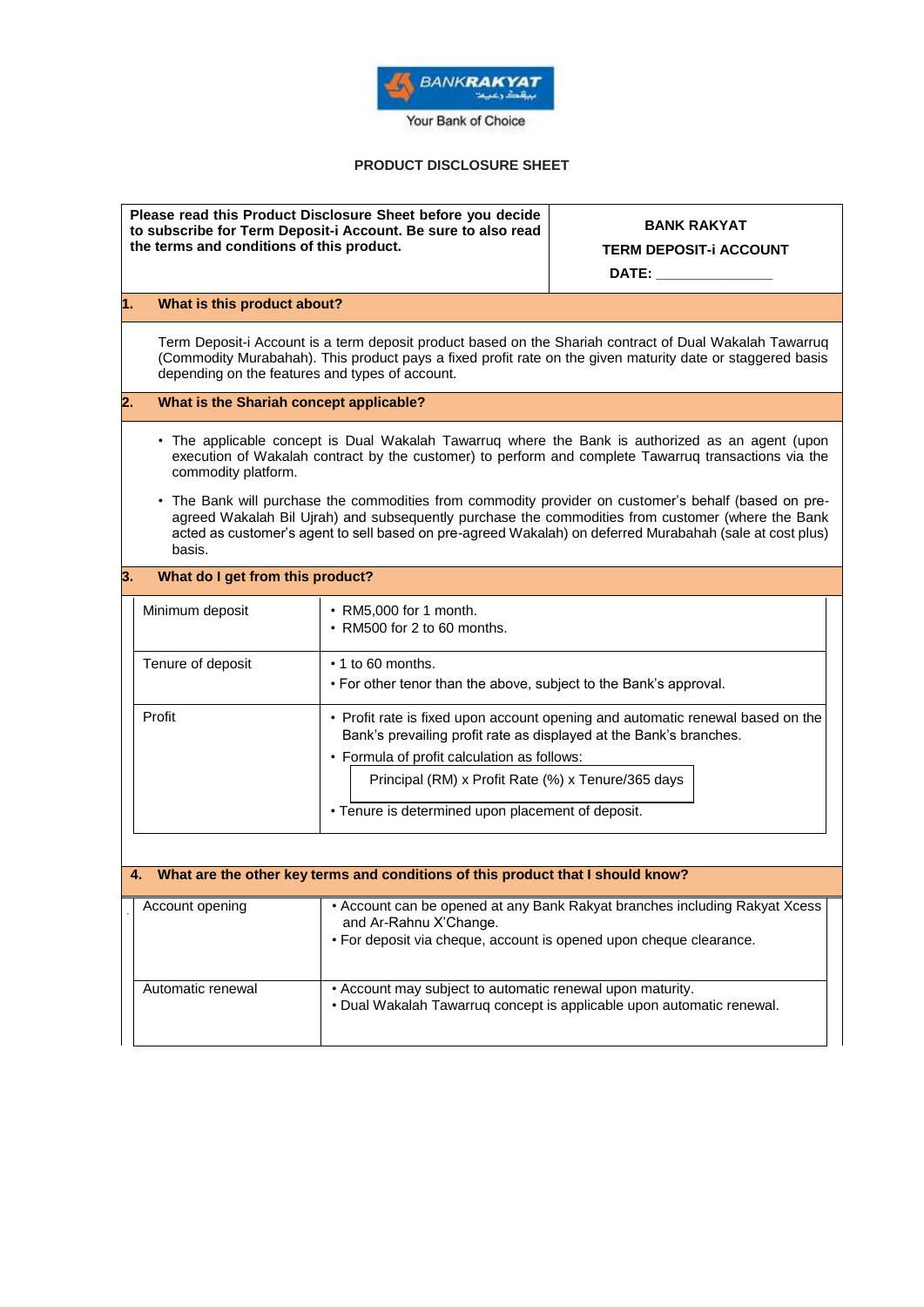

|                                                                                                                                                                                                                                                                               | Payment upon maturity                                                                                                                                             | · Sale price (principal and profit) or profit portion (in the case of automatic<br>renewal of principal only) will be credited into customer's Savings or eCurrent<br>Account-i ("CASA-i") with the Bank or other financial institutions as per<br>instruction except for Customer who opts for monthly profit payment, the bank<br>will pay the principal and profit for the final month<br>. For any third-party payment/ transfer, official instruction letter must be<br>provided and being signed by the authorized signatories.<br>• Cash payment is least preferable but allowed subject to standard verification<br>process by the branch.<br>. In the event of payment instruction is not provided or unsuccessful payment<br>crediting to customer due to whatsoever reasons, the Bank reserves the right<br>to perform automatic renewal on the whole deposit amount based on the<br>Bank's prevailing profit rate. |  |  |
|-------------------------------------------------------------------------------------------------------------------------------------------------------------------------------------------------------------------------------------------------------------------------------|-------------------------------------------------------------------------------------------------------------------------------------------------------------------|--------------------------------------------------------------------------------------------------------------------------------------------------------------------------------------------------------------------------------------------------------------------------------------------------------------------------------------------------------------------------------------------------------------------------------------------------------------------------------------------------------------------------------------------------------------------------------------------------------------------------------------------------------------------------------------------------------------------------------------------------------------------------------------------------------------------------------------------------------------------------------------------------------------------------------|--|--|
|                                                                                                                                                                                                                                                                               | Premature withdrawal                                                                                                                                              | • Premature withdrawal is allowed only in full.<br>• Beginning 1 January 2019, the customer agrees that no contracted profits will<br>be paid to the Customer based on the concept of Tanazul.<br>. Where the Customer choose to receive profit on a monthly basis, the Bank<br>reserves the right to make necessary adjustment on the monthly<br>profit and/or principal amount of TD-i.                                                                                                                                                                                                                                                                                                                                                                                                                                                                                                                                      |  |  |
|                                                                                                                                                                                                                                                                               | <b>Unclaimed Moneys Act</b><br>1965                                                                                                                               | • The customer is advised to keep TD-i active as it is a requirement under the<br>Unclaimed Moneys Act 1965 that any monies to the credit of an account which<br>has not been operated for a period of seven (7) years must be gazetted as<br>"Unclaimed Monies", and thereafter will be remitted to Consolidated Trust<br>Account maintained by the Government of Malaysia.                                                                                                                                                                                                                                                                                                                                                                                                                                                                                                                                                   |  |  |
| 5.                                                                                                                                                                                                                                                                            | What are the fees and charges I have to pay?                                                                                                                      |                                                                                                                                                                                                                                                                                                                                                                                                                                                                                                                                                                                                                                                                                                                                                                                                                                                                                                                                |  |  |
| • No processing fee will be imposed upon opening of account.<br>• The original TD-i Certificate is to be kept in a safe place at all times. Stamping fee for indemnity letter<br>amounting to RM10 is to be borne by customer in the event the Certificate is lost or stolen. |                                                                                                                                                                   |                                                                                                                                                                                                                                                                                                                                                                                                                                                                                                                                                                                                                                                                                                                                                                                                                                                                                                                                |  |  |
|                                                                                                                                                                                                                                                                               | What are the risks involved?<br>6.                                                                                                                                |                                                                                                                                                                                                                                                                                                                                                                                                                                                                                                                                                                                                                                                                                                                                                                                                                                                                                                                                |  |  |
|                                                                                                                                                                                                                                                                               | The bank is not a member of Malaysia Deposit Insurance Corporation (MDIC), hence, the deposit is not<br>covered by the MDIC.                                      |                                                                                                                                                                                                                                                                                                                                                                                                                                                                                                                                                                                                                                                                                                                                                                                                                                                                                                                                |  |  |
| 7.                                                                                                                                                                                                                                                                            | What should I do if there are changes of my personal information?                                                                                                 |                                                                                                                                                                                                                                                                                                                                                                                                                                                                                                                                                                                                                                                                                                                                                                                                                                                                                                                                |  |  |
|                                                                                                                                                                                                                                                                               | • The customer must contact us immediately if there are any changes to your personal information to ensure<br>correspondence can be delivered in a timely manner. |                                                                                                                                                                                                                                                                                                                                                                                                                                                                                                                                                                                                                                                                                                                                                                                                                                                                                                                                |  |  |
|                                                                                                                                                                                                                                                                               | • Please contact the Call Center at 1-300-80-5454 or visit any branches to update your personal information.                                                      |                                                                                                                                                                                                                                                                                                                                                                                                                                                                                                                                                                                                                                                                                                                                                                                                                                                                                                                                |  |  |